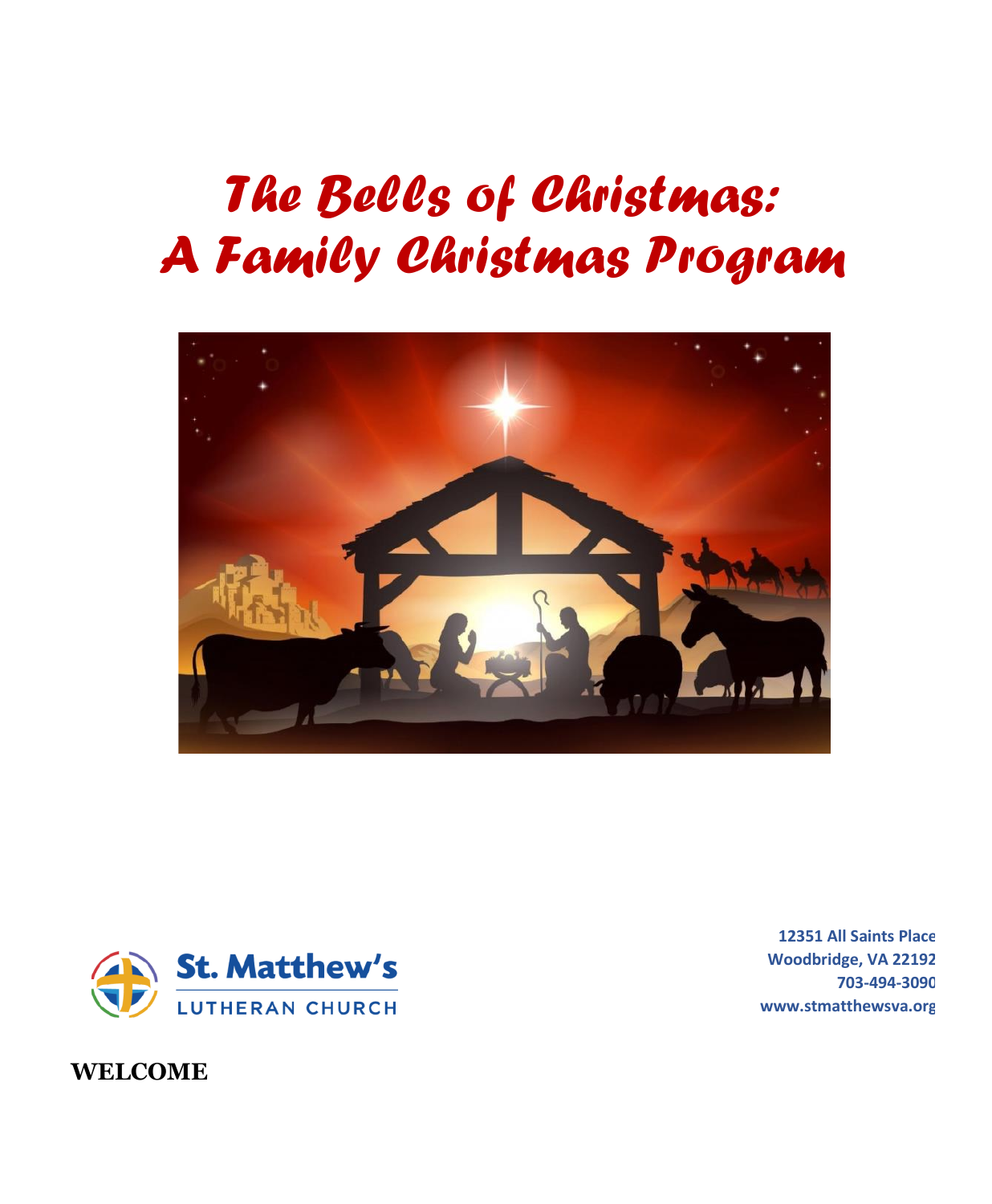

- 5 O patriarchs' Joy, O prophets' Song, O Dayspring bright, awaited long, O Son of Man, incarnate Word, great David's Son, great David's Lord:
- 6 Come, Jesus, glorious heav'nly guest, and keep your Christmas in our breast; then David's harpstrings, hushed so long, shall swell our jubilee of song.

Text: Nikolai F. S. Grundtvig, 1783-1872; tr. Charles Porterfield Krauth, 1823-1883, alt. Music: DET KIMER NU TIL JULEFEST, Carl C. N. Balle, 1806-1855

L. We are gathered in your name, O Lord, to worship you—to celebrate the good news.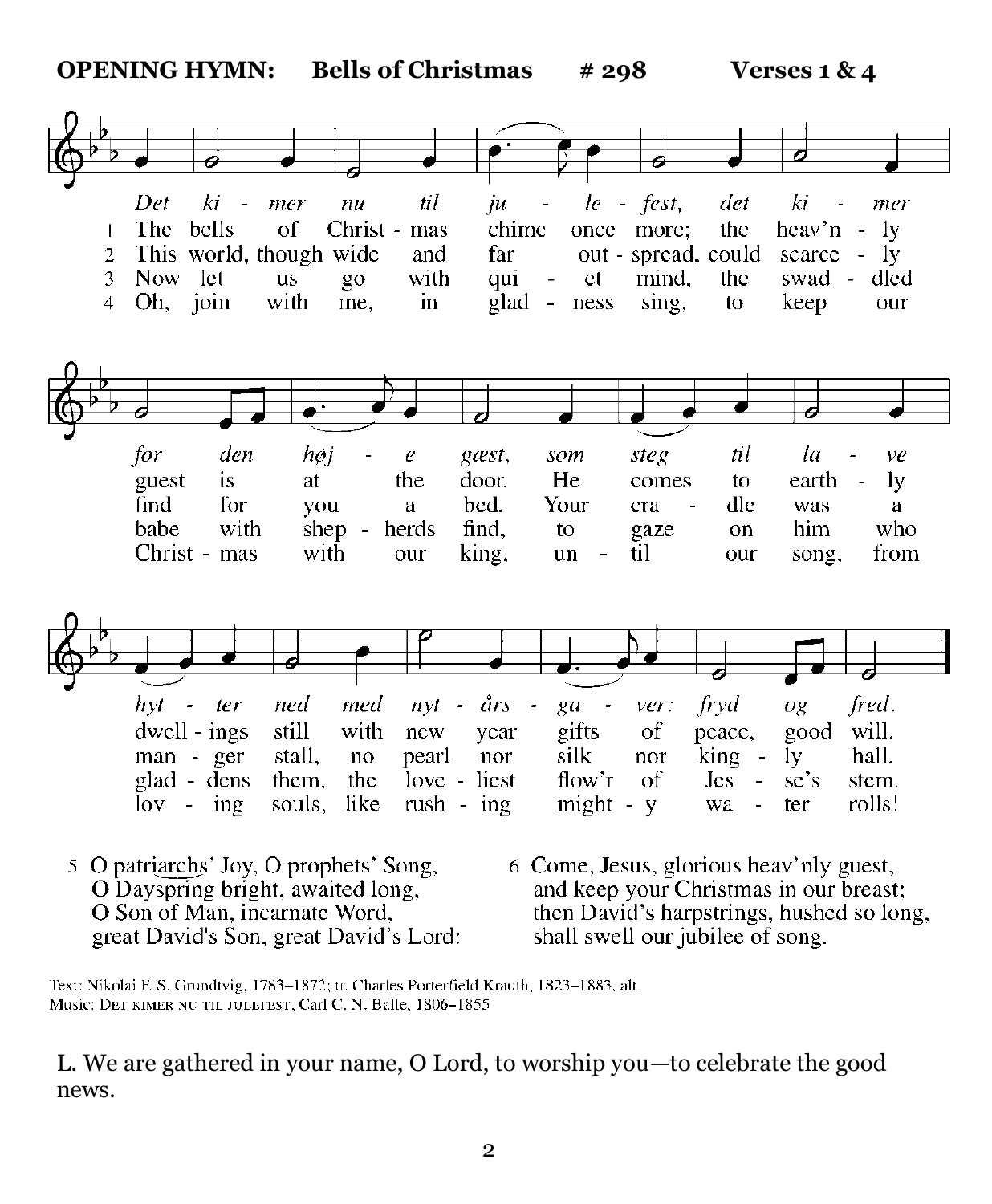# **C: Sound the bells! The Savior's born!**

L. When the time had come, you announced to the shepherds the joyous news, sending wise men a sign of the miraculous birth.

# **C: Sound the bells! The Savior's born!**

L. Now the message has circled the globe, touching people of every age, every race. Today we praise your name in grateful thanksgiving for the greatest gift of all.

# **C: Sound the bells! The Savior's born!**

# **HYMN: Angels, from the Realms of Glory # 275 Verses 1 and 2**



Come and wor-ship, come and wor-ship, wor-ship Christ, the new-born king.

Text: James Montgomery, 1771-1854, alt., sts. 1-3; Salisbury Hymn Book, 1857, st. 4 Music: REGENT SQUARE, Henry T. Smart, 1813-1879

L In the sixth month the angel Gabriel was sent by God to a town in Galilee called Nazareth, to a virgin. The virgin's name was Mary. The virgin was engaged to a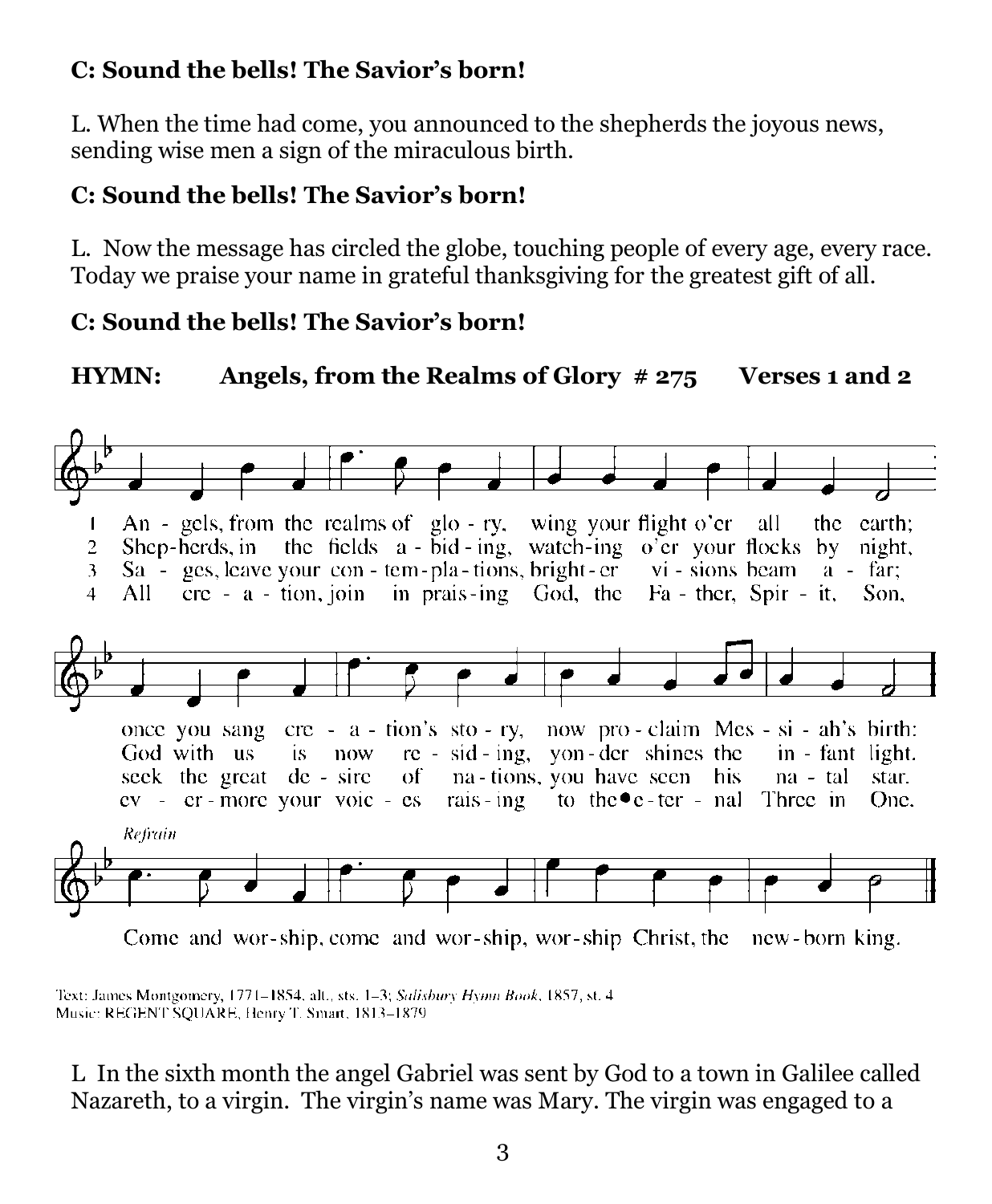man whose name was Joseph, of the house of David. The angel said "Do not be afraid, Mary, for you have found favor with God. And now, you will bear a son and you will name him Jesus.

L. To Joseph the angel said "Joseph, do not be afraid to take Mary as your wife, for the child conceived in her is from the Holy Spirit. She will bear a son and you will name him Jesus, And Joseph did as the angel of the Lord commanded him; he took her as his wife.

*(Wedding bells ring) (bell choir bells)*

L. A family is ready to receive our Lord!



Text: Polish carol; tr. Edith M. G. Reed, 1885-1933, alt. Music: W ZLOBIE LEZY, Polish carol

*Cowbells ring*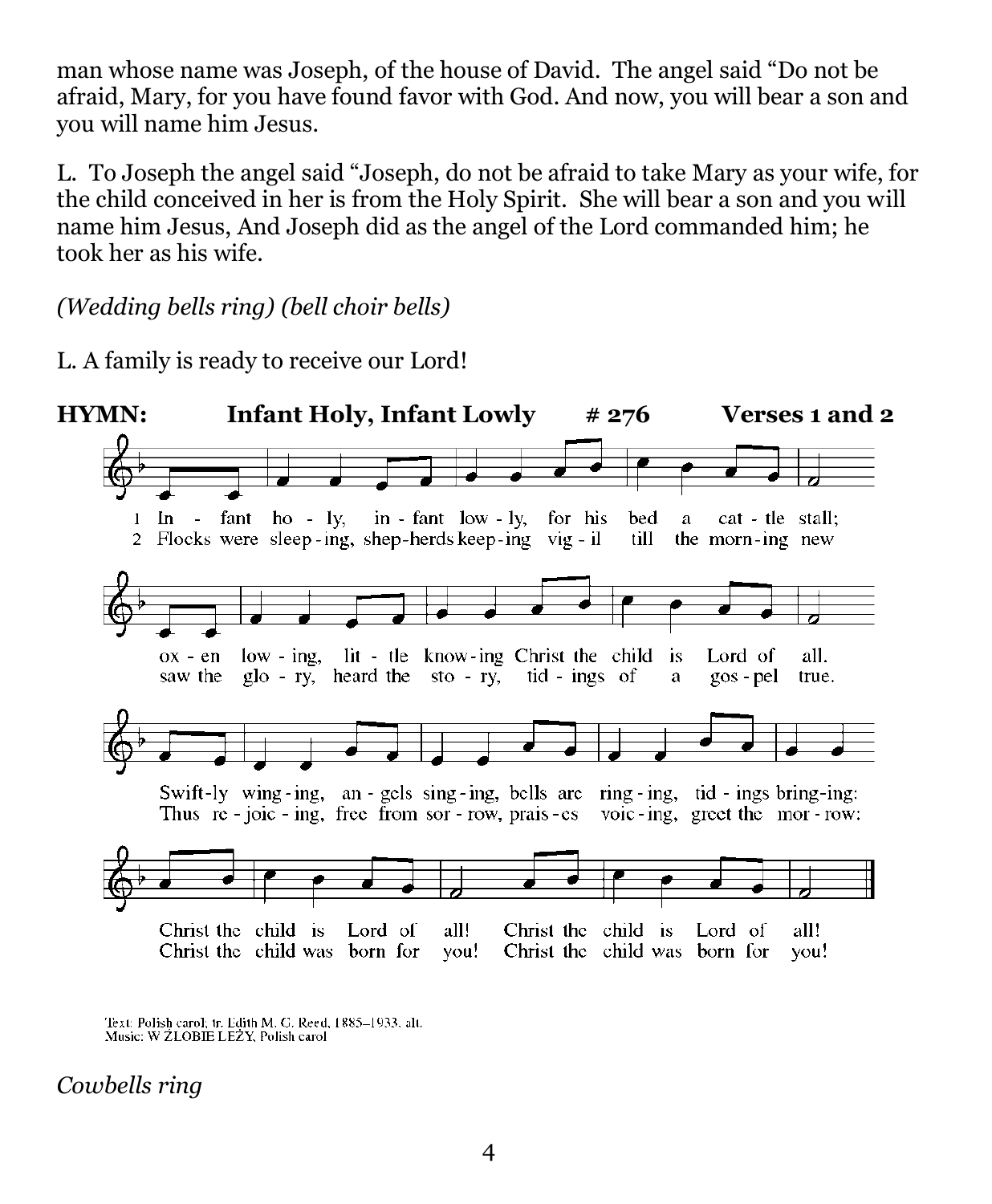L. Hold it! Hold it! That sounds like a cowbell! Ringing a cowbell doesn't seem to be the proper way to announce the birth of God's son!

L. The cowbells stand for the place where Jesus was born; in a humble stable, with only cows and sheep looking on.

*Cowbells ring!*



Text: North American, 19th cent. Music: AWAY IN A MANGER, James R. Murray, 1841-1905

#### *Dinner bells are sounded (triangle)*

- L. That sounds like a dinner bell!
- L. That is a dinner bell!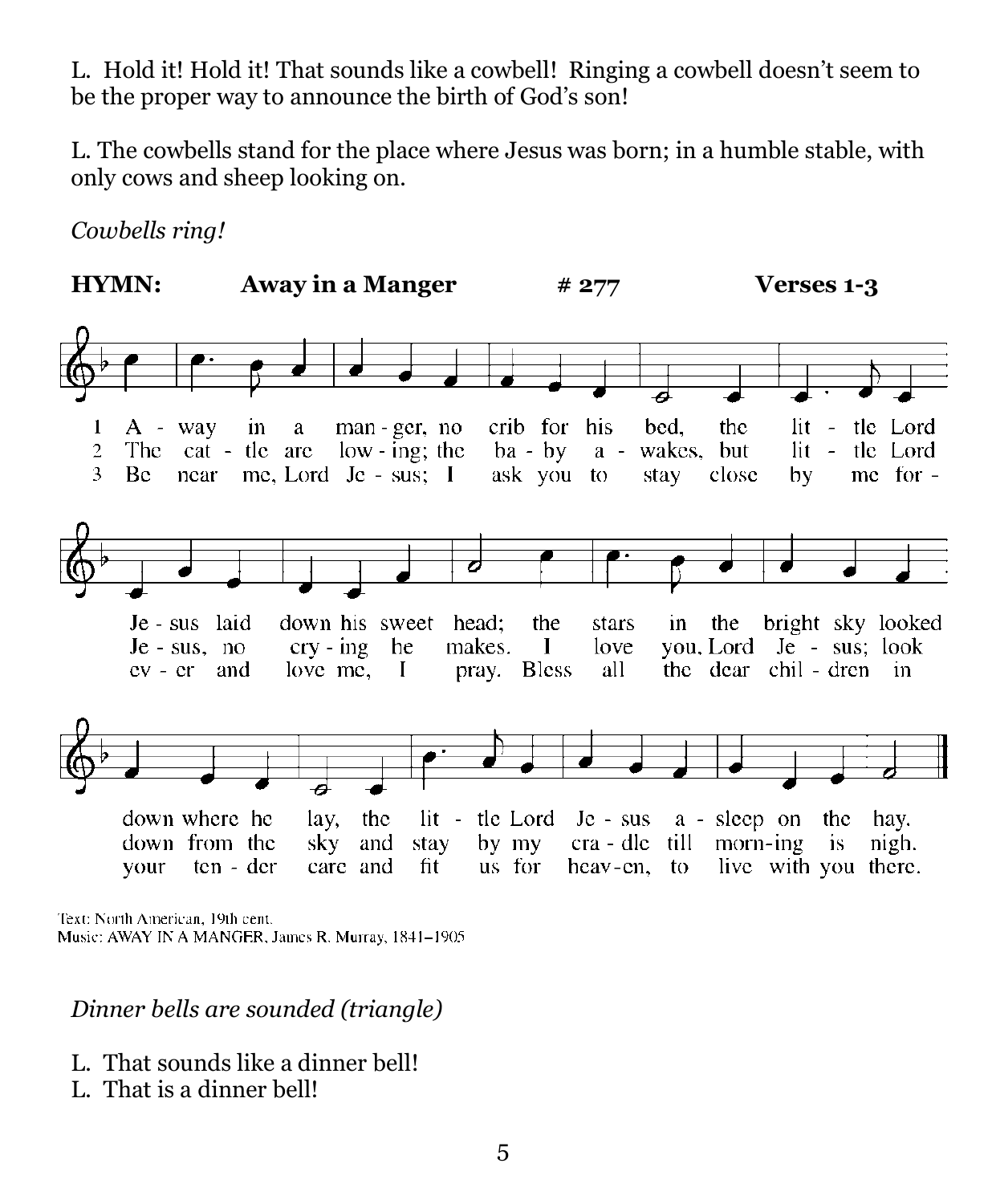L. A dinner bell calls workers in from the fields. That's what the angel did! The angel called shepherds in from the fields.



Text: attr. John Francis Wade, 1711-1786; tr. Frederick Oakeley, 1802-1880, sts. 1, 3-4; tr. unknown, st. 2 Music: ADESTE FIDELES, attr. John Francis Wade

*Angel bells (chimes)*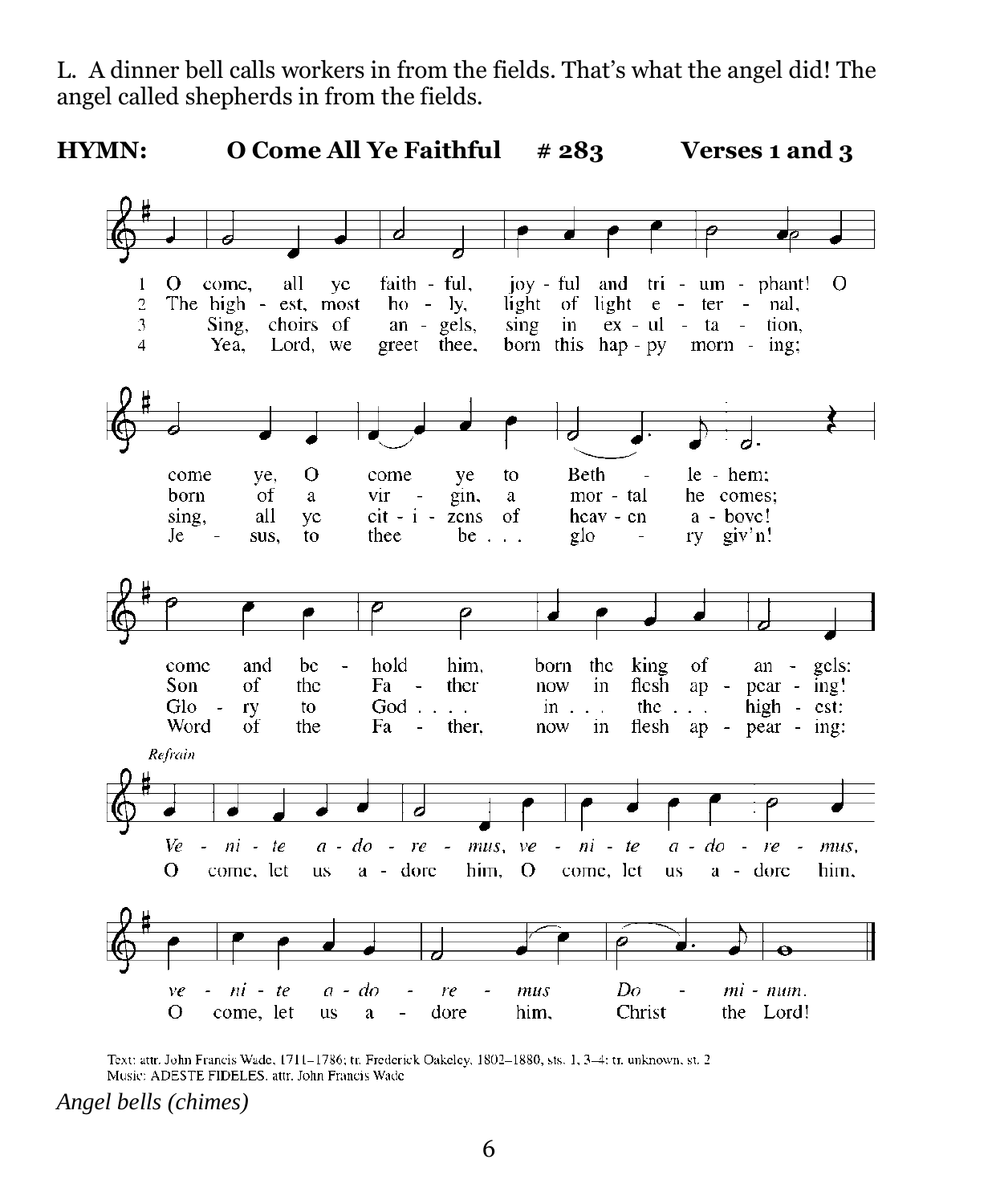L. What is that sound I hear?

L. That's probably what the shepherds asked, too! When they heard the angels singing songs of praise on that first Christmas, they probably asked, what is that sound?





Text: Charles Wesley, 1707-1788, alt.

Music: MENDELSSOHN, Felix Mendelssohn, 1809-1847; arr. William H. Cummings, 1831-1915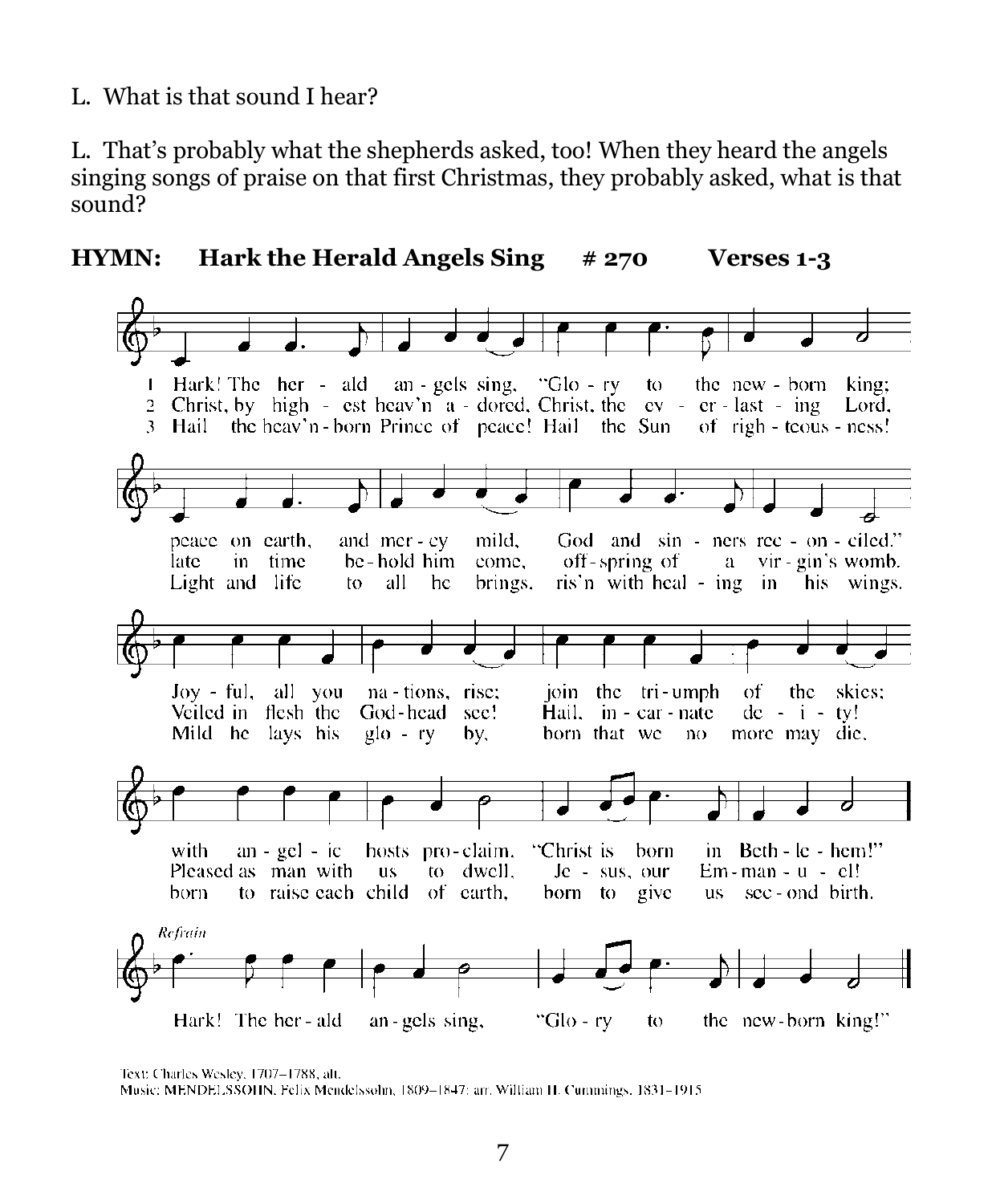Town Crier: Hear ye, hear ye, hear ye! *(rings the school bell)*

L. What are you doing?

Town Crier: My job is to spread the news. Years ago, this is how important information was shared with everyone in town.

L. What news do you spread?

Town Crier: The best news! Jesus is Born! It wasn't a town crier who first spread the good news, it was the shepherds who first spread the good news of Jesus' birth.



Text: African American spiritual, refrain; John W. Work Jr., 1872-1925, stanzas, alt. Music: GO TELL IT, African American spiritual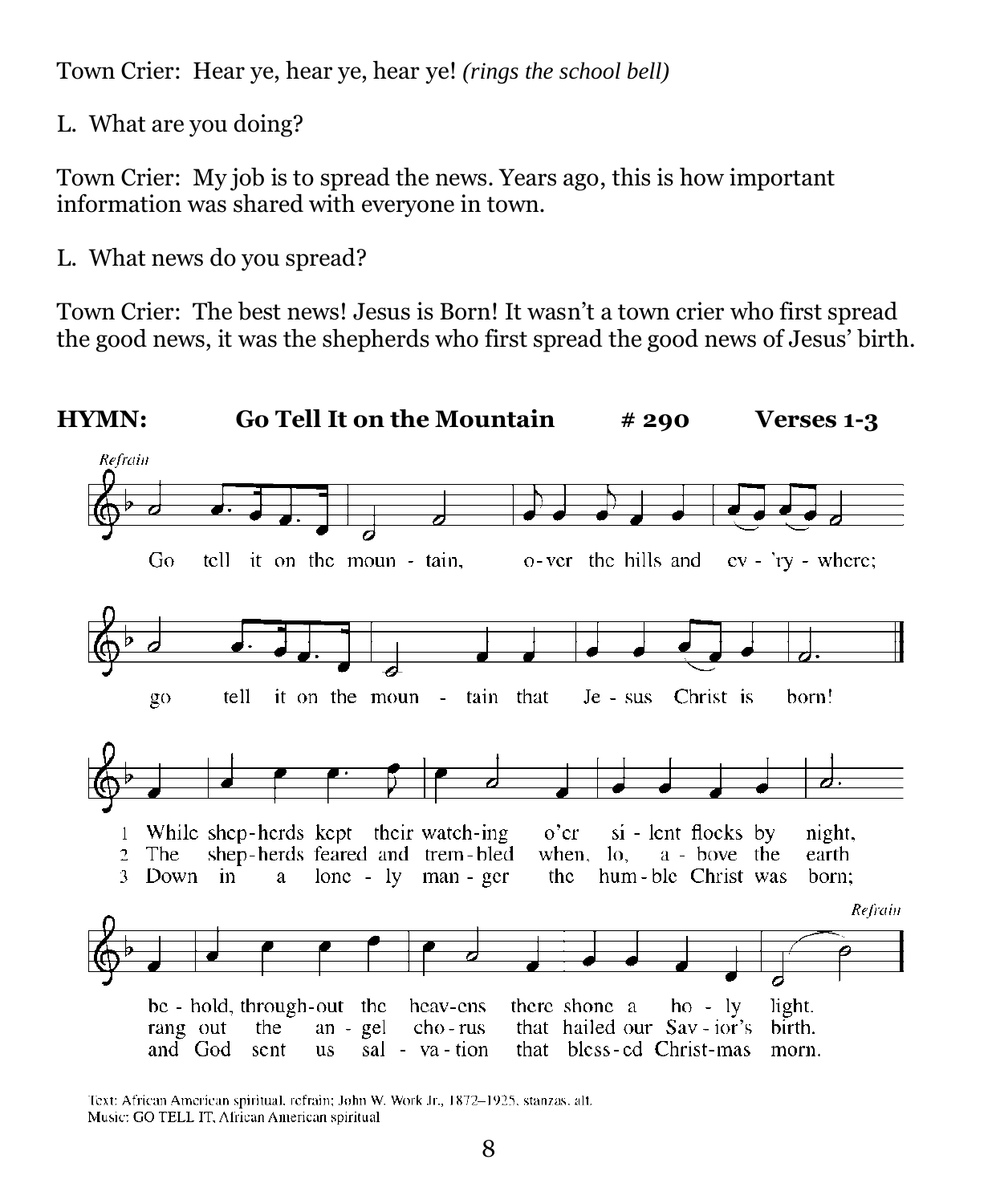#### *Lamb bells ring (jingle bells)*

L. Little lambs can wear these bells for the shepherd hears and tells. When the lambs have gone astray, then the shepherd shows the way. Sheep, sound your bells! Let them ring loud and clear! Christ our Good Shepherd, loves everyone here!

#### Sing: **Ring, Ring, Ring the bells (in cannon). Ring, ring, ring the bells. Ring them loud and clear. To tell the children everywhere that Christmas time is near.**

L The story has been shared again. But will it stay within these walls? NO! Take the message with you! Spread it throughout our community . . . throughout our world!

L. The Savior's born!

## **C: Sound the bells!**

L. The Lord is with us!

## **C: Sound the bells!**

L. Our lives ring with joy!

## **C: Sound the bells!**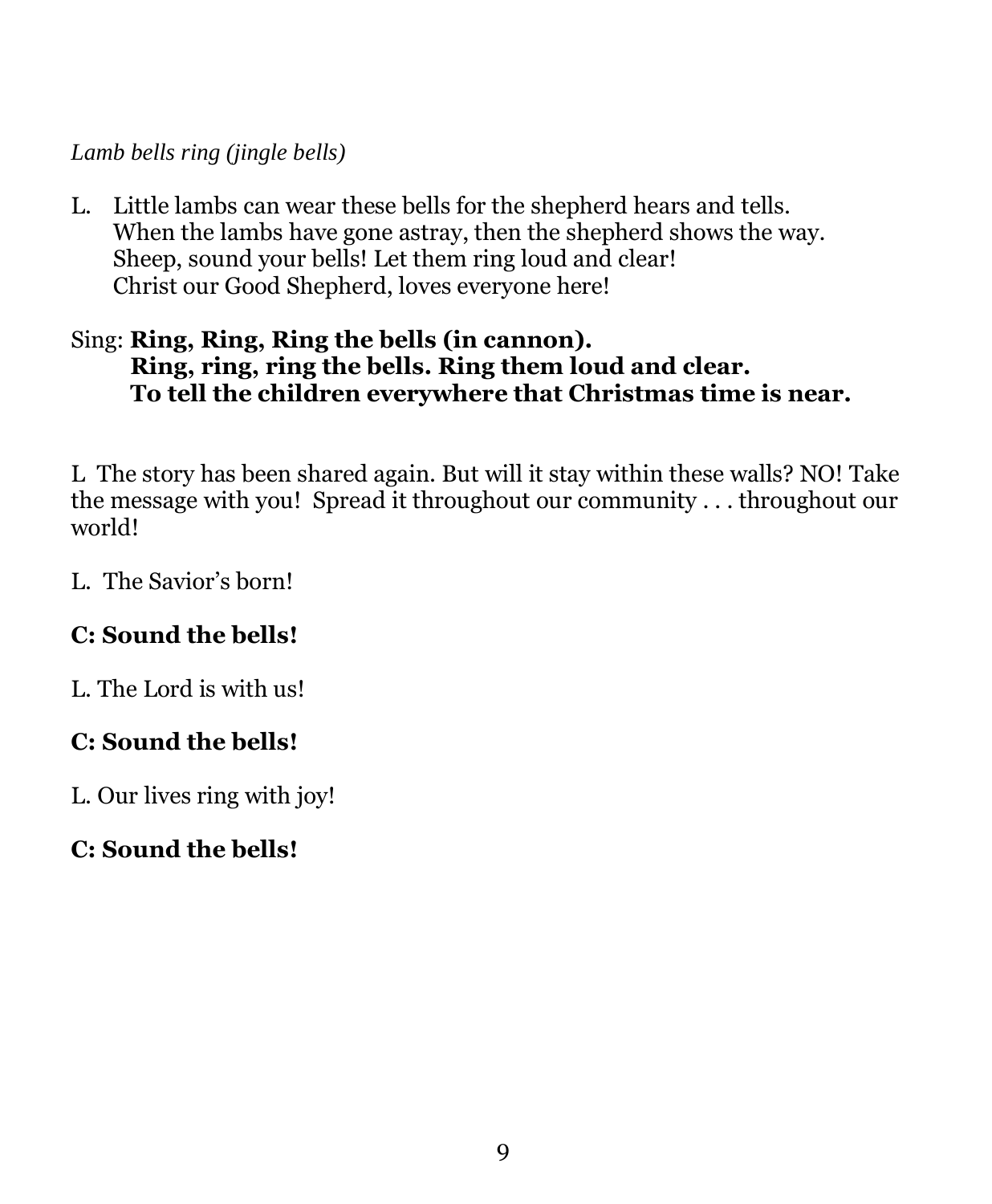

Text: Isaac Watts, 1674-1748 Music: ANTIOCH, English melody, 18th cent.; arr. Lowell Mason, 1792-1872.

*(all bells ring!)*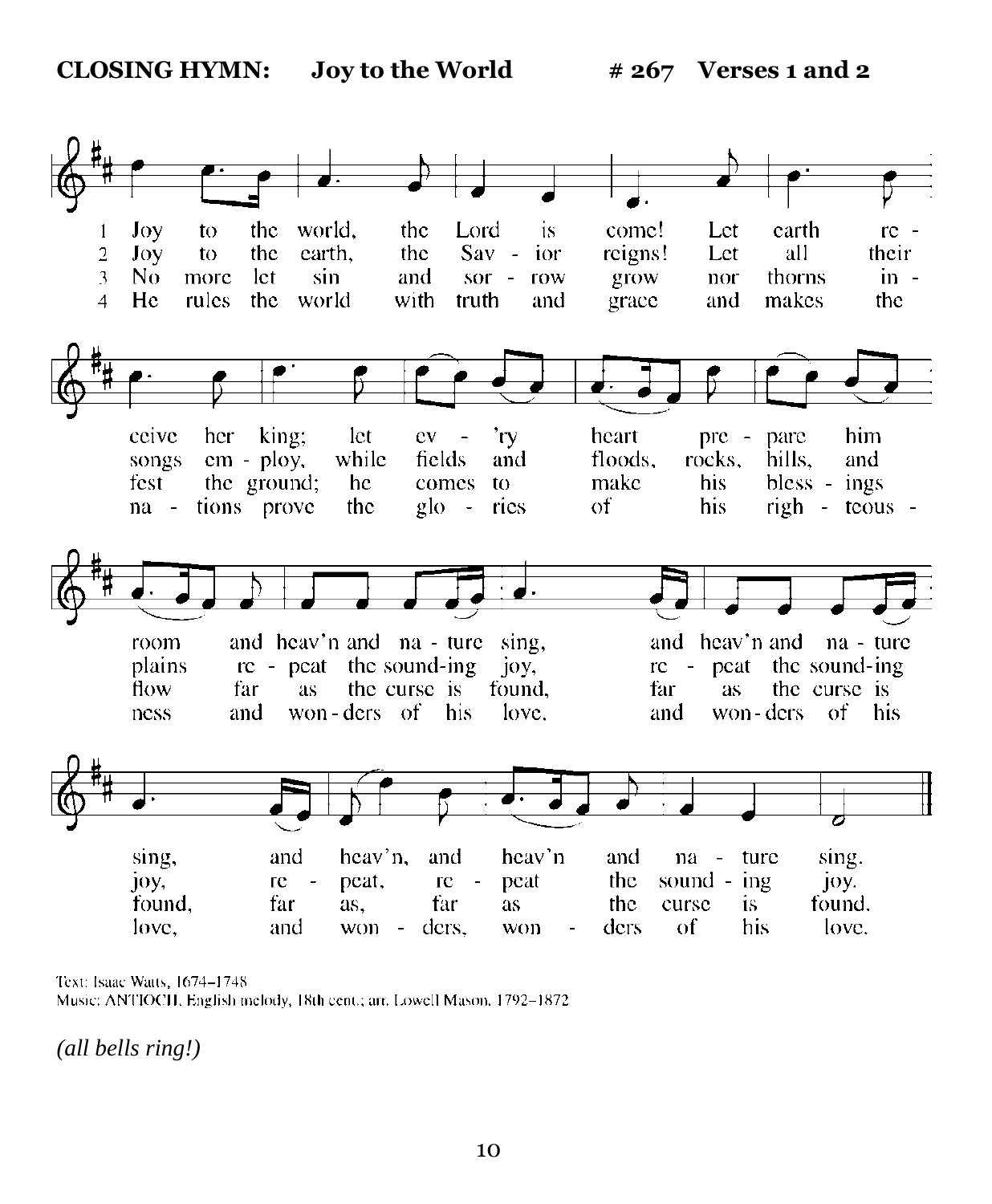

You are invited to join us for worship through Advent and Christmas!

Wednesday, December 22nd, at 7pm A contemplative Advent Service

Sundays at 10am Advent Services of Holy Communion

Christmas Eve 7pm and 10pm Candlelight services of Holy Communion with a reception in between

Sunday, December 26<sup>th</sup>, 10:00am, A Service of Lessons and Carols – The Story of the Birth of Jesus Christ

Sunday services and Christmas Eve 7pm are live streamed. Find all Advent and Christmas details at www.stmatthewsva.org/Christmas

> You are most welcome to join worship and celebrate this special time of year!